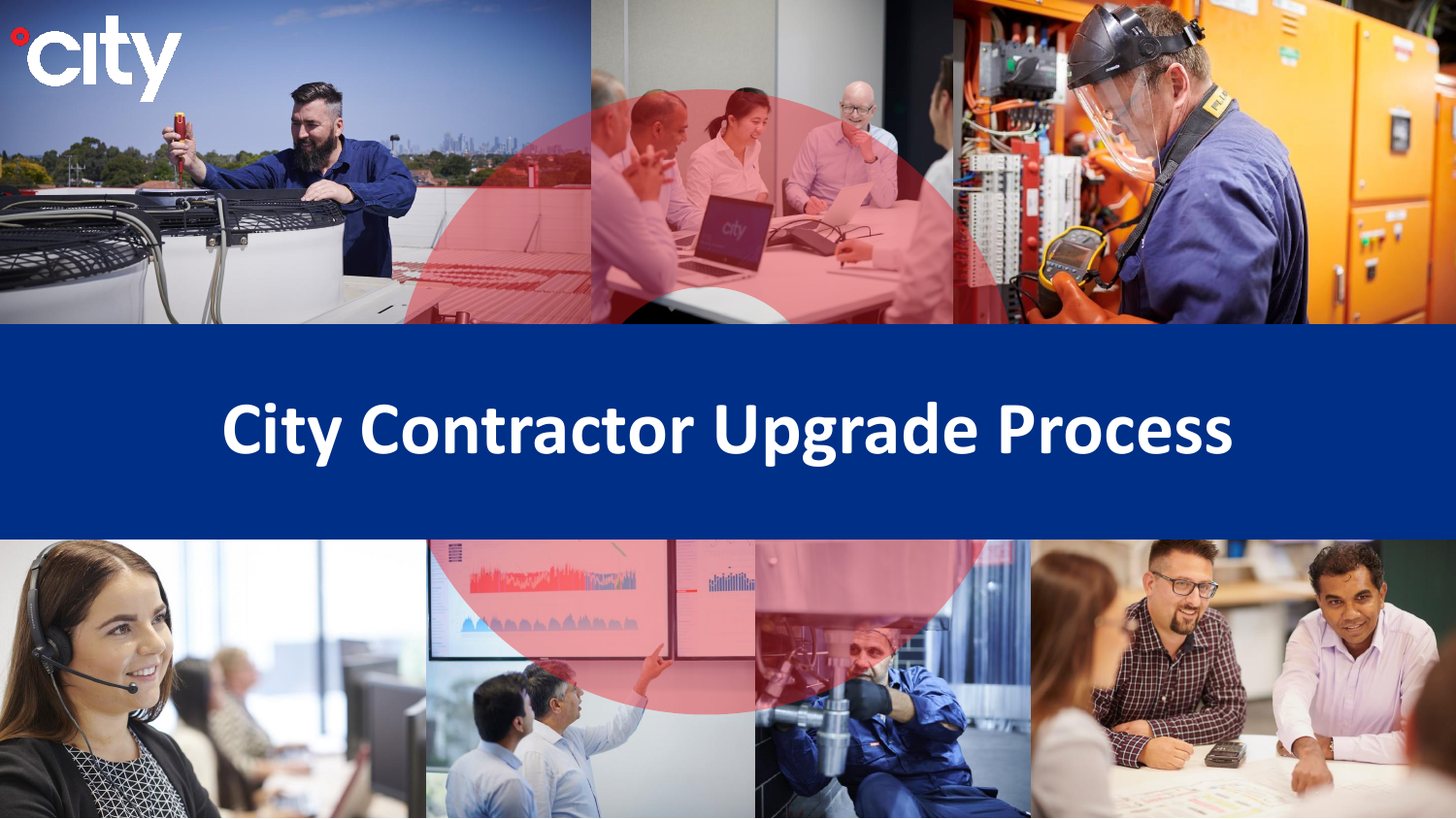# All Upgrade Requests should be submitted using the Subcontractor Portal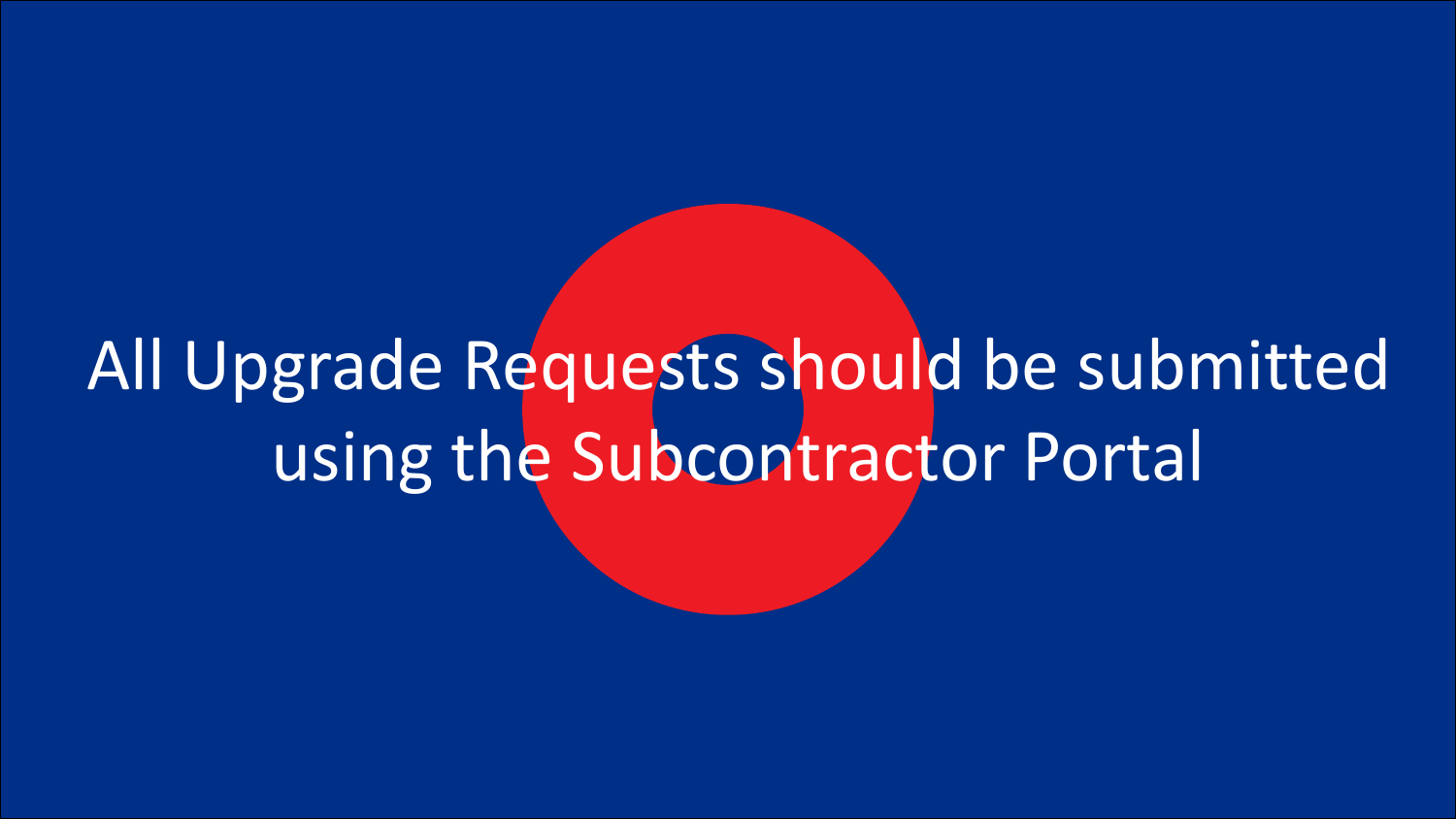

# Reactive/Project/Quoted/ADHOC works should not commence under any

circumstances without receiving a City Work Order.

#### **Example of a Work Order**

| <b>Work Order Number: 1</b>                   |                                                                       |                        |                                          |  |
|-----------------------------------------------|-----------------------------------------------------------------------|------------------------|------------------------------------------|--|
| Helpdesk Job Number: 6579114                  |                                                                       |                        |                                          |  |
| Work / Service Location: mycar - Altona 1035A |                                                                       |                        |                                          |  |
|                                               | Site Address: Altona Gate Shopping Centre, enter off<br>Millers Road. | Vendor Number: C999990 |                                          |  |
|                                               | Altona, VIC                                                           |                        | Contractor: Test Alliance Engineer       |  |
|                                               | 3025                                                                  | <b>Asset Baroode:</b>  |                                          |  |
| Site Contact Number: 03 8585 7160             |                                                                       | <b>Asset Title:</b>    |                                          |  |
|                                               | <b>Reported By: Monique Reeves</b>                                    | Make                   |                                          |  |
|                                               |                                                                       | Model:                 |                                          |  |
| <b>Field Operations Supervisor:</b>           |                                                                       | Location:              |                                          |  |
| <b>Contact Number:</b>                        |                                                                       | Serial Number:         |                                          |  |
| Method of Dispatch: Email                     |                                                                       | Priority: High         |                                          |  |
|                                               | Dispatched (AEST): 28/11/2019 3:56:03 PM                              |                        | To Attend Site by: 29/11/2019 3:56:00 PM |  |
| Created By: ReevesM                           |                                                                       |                        | To be Resolved by: 2/12/2019 3:56:00 PM  |  |
| <b>Description: Test Job</b>                  |                                                                       |                        |                                          |  |

#### **Conditions of Work**

All contractors and visitors to mycar sites are required to complete the safety induction. Further details can be found at ps://www.onlineinduction.com/mycar/. Upon arrival on site, all contractors are required to sign the contractor register at the front counter and must produce a work method statement prior to commencement of any site work.

NOTE: Once works are completed, you MUST use the CITY FM closedown web portal to close down the job at <u>s.com.au</u> whilst on-Site. If you need to contact the City Job Management Team, please call 1300 995 222 Monday to Friday between 7am and 7pm.

Please note that all jobs must be completed within either the SMART device or the web portal close down system before jobs are invoiced. Failure to complete the job closedown before invoicing will result in your invoice being rejected and may result in delay in payment.

Authorisation must be requested for all repair works likely to exceed \$500. Authorisation must be obtained prior to commencement of works. Please contact the One Stop Shop for urgent upgrade requests on 1800 040 585 and select option 4. For all other upgrade requests/queries please see Upgrade Request Form attached to the work order email.

The contractors are not permitted to accept additional work requested directly by any staff members at any time

It is the responsibility of the Contractor to check with Site Management in advance of any works commencing to ensure store curfews are adhered to.

If emergency out-of-hours works are required and there is potential associated noise, the Site Manager should elevate this to the relevant parties.

For all other general queries please contact the Helpdesk on 1300 995 222.

For full terms and conditions please see your specific contract with City Holdings or the City Holdings Terms and Conditions found at Contractor Terms And

Refer to 'OHS Obligations - For mycar Sites' for a description of OHS obligations and compliance requirements found at HSEQ-FM-135 City Contractor OHS Obligations for mycar Sites.pdf.

Upon completion of all work, Contractor to obtain Site Manager signature on service sheet and attached to invoice for payment. Please quote the Work Order Number on your invoice and not the Helpdesk Job Number.

Please email your tax invoice and relevant documents to Accounts. Payable@city-holdings.com.au

Please ensure your tax invoice is addressed to:

City Integrated Maintenance Services (Aus) Pty Ltd<br>Accounts Payable Department 10 Nexus Court, Mulgrave, Victoria 3170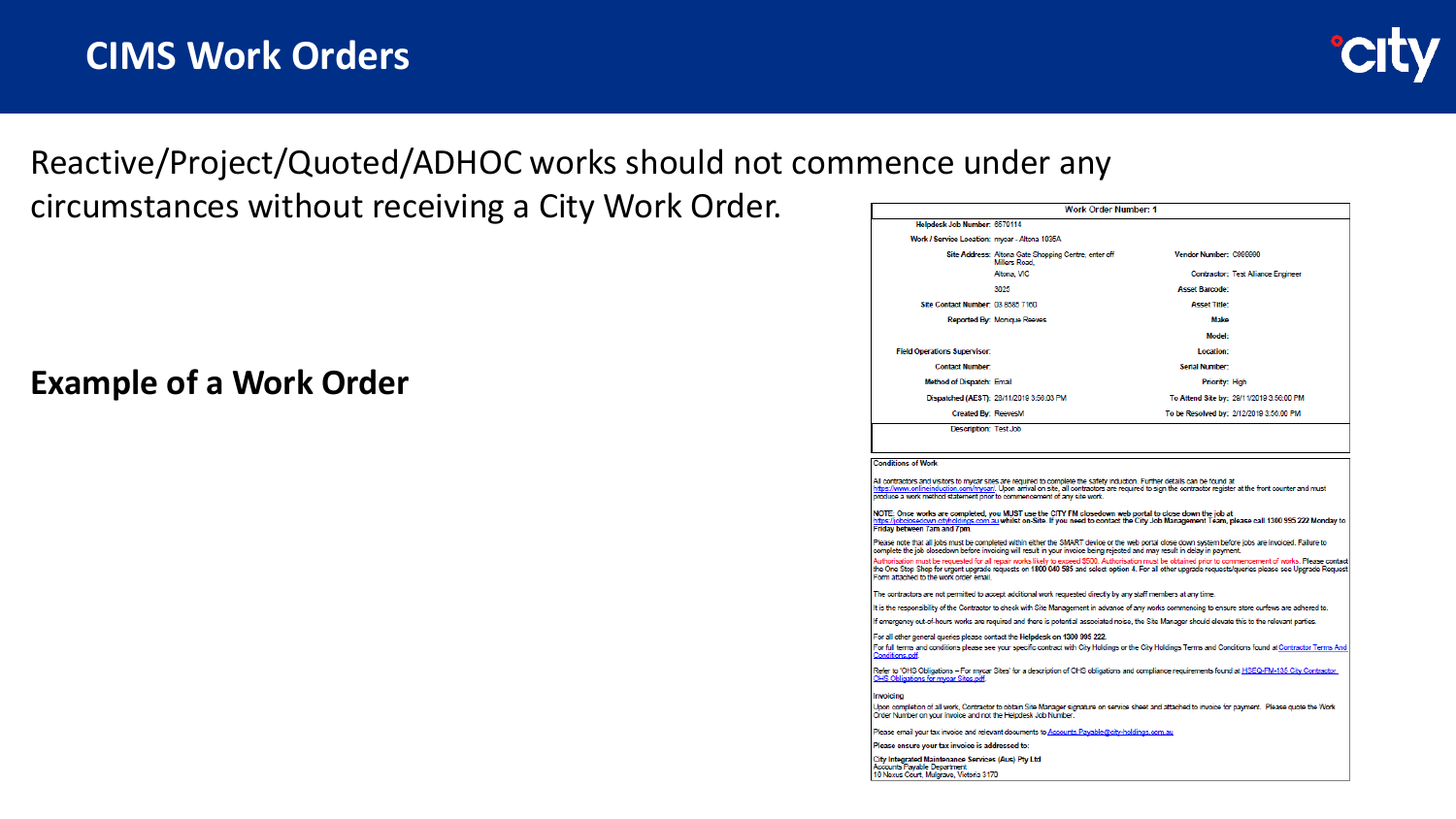## **Upgrade Requests – Subcontractor Portal**



All works over \$500.00 ex. GST in value require an Upgrade to be lodged within the Subcontractor Portal.

Any additional upgrades required within the same job need to be emailed through to the One Stop Shop using the Upgrade Request form (sent through with all Work Orders)

| $65s -$                       | Reference Material -                                                     | Welcome, Test Engineer +<br>$\alpha$<br>Search Jobs                                                                                                                       |
|-------------------------------|--------------------------------------------------------------------------|---------------------------------------------------------------------------------------------------------------------------------------------------------------------------|
|                               | Upgrade Request: Job #5591026                                            |                                                                                                                                                                           |
|                               | Open Jobs - Test Coles Store - New Jobs - Job 5591026 - Lodge an Upgrade |                                                                                                                                                                           |
| One Stop Shop on 1800 040 585 |                                                                          | Fill out the upgrade form below for works over \$500 in value. The One Stop Shop is your contact for all upgrade requests and enquiries. For urgent works please call the |
| Job Information               | job #5591026 (Called Out)                                                | Description of works                                                                                                                                                      |
| Site                          | Test Coles Store 99995 (Coles Supermarket)                               | A description of the work you are undertaking, warranting this upgrade.                                                                                                   |
| Contractor                    | Test Engineer                                                            |                                                                                                                                                                           |
| Contact Name                  | Your name                                                                |                                                                                                                                                                           |
|                               | Please fill in your name.                                                |                                                                                                                                                                           |
| Contact Number                | Your contact number                                                      | Please fill in a description of works.                                                                                                                                    |
|                               | Please fill in your contact number.                                      |                                                                                                                                                                           |
|                               |                                                                          | No upgrade expenses added yet. Click the button below to begin.                                                                                                           |
|                               |                                                                          | + Add an upgrade expense                                                                                                                                                  |
|                               |                                                                          | O All fields above need to be filled and upgrade totals must be<br>over \$500 before you can submit this form                                                             |
|                               |                                                                          | <b><i><u>d Submit</u></i></b><br><b>B</b> Print copy                                                                                                                      |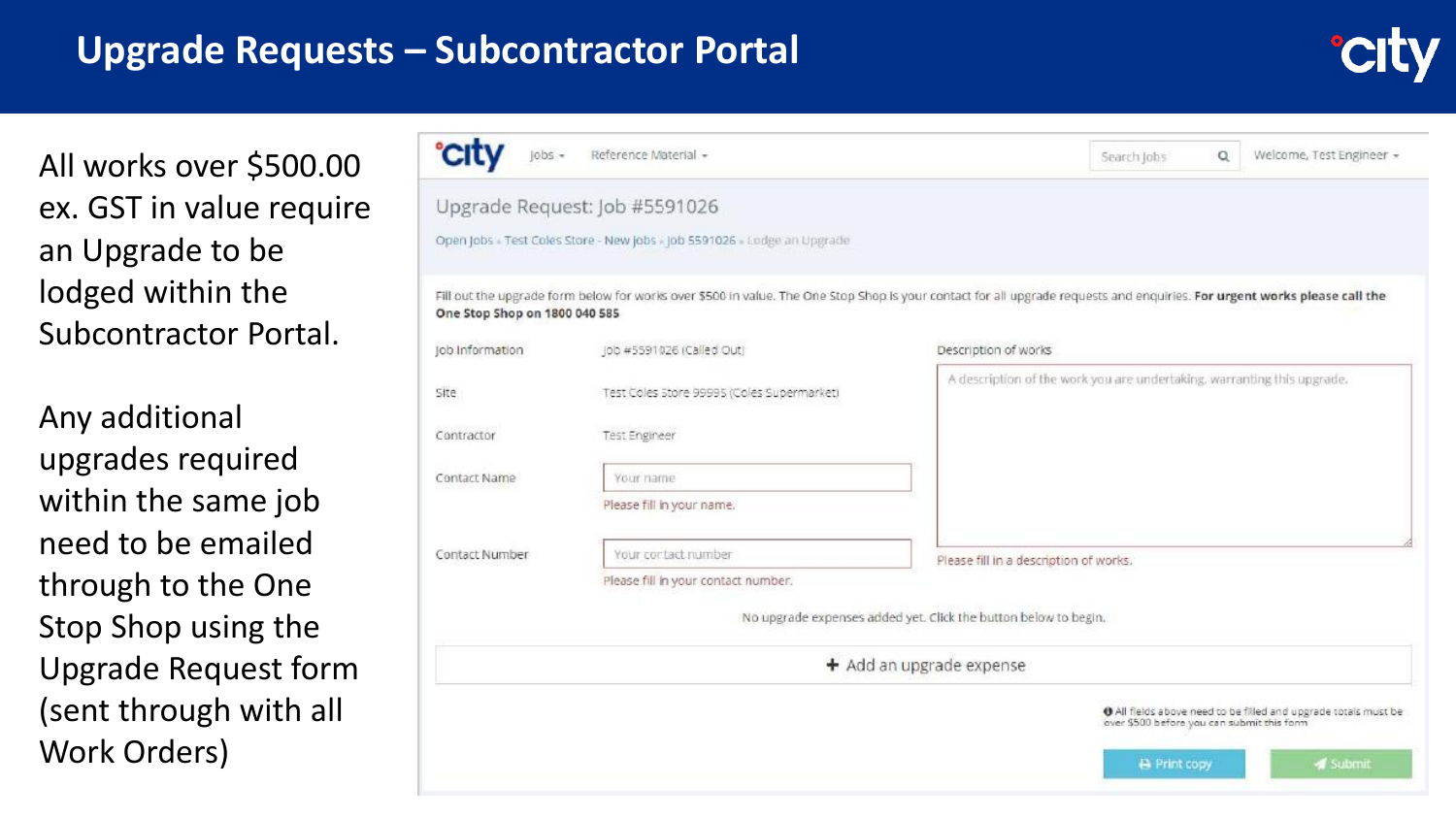### **Upgrade Requests – Urgent Process**

Store employee contacts City Helpdesk to report fault and request job to be logged.

During phone call to OSS the Contractor must provide a thorough break down of costs including a labour/parts split.

OSS will phone City Operations Manager for verbal approval

Job is allocated to appropriate resource, and Work Order document is emailed to Contractor with job details.

When on site, if job is urgent or can be completed immediately the Contractor must phone OSS on 1800 040 585 (Option 1) to request approval before completion

If verbally approved, OSS will advise contractor over the phone that they can proceed with works, and who approved the works.

Contractor will receive a City Purchase Order after the phone call.

Please note, there will always be a negative line on the PO, this is generated by the system and does not affect the contractor's approved amount.

Contractor will assess job at hand, provide an ETA and complete as soon as possible if job is under \$500.00 ex. GST

When on site, if the job is expected to go over \$500.00 ex. GST an Upgrade Request is required via the One Stop Shop.

Contractor's first point of contact is the One Stop Shop for all URGENT Upgrade Requests and Upgrade enquiries

If declined - The OSS will contact the contractor to advise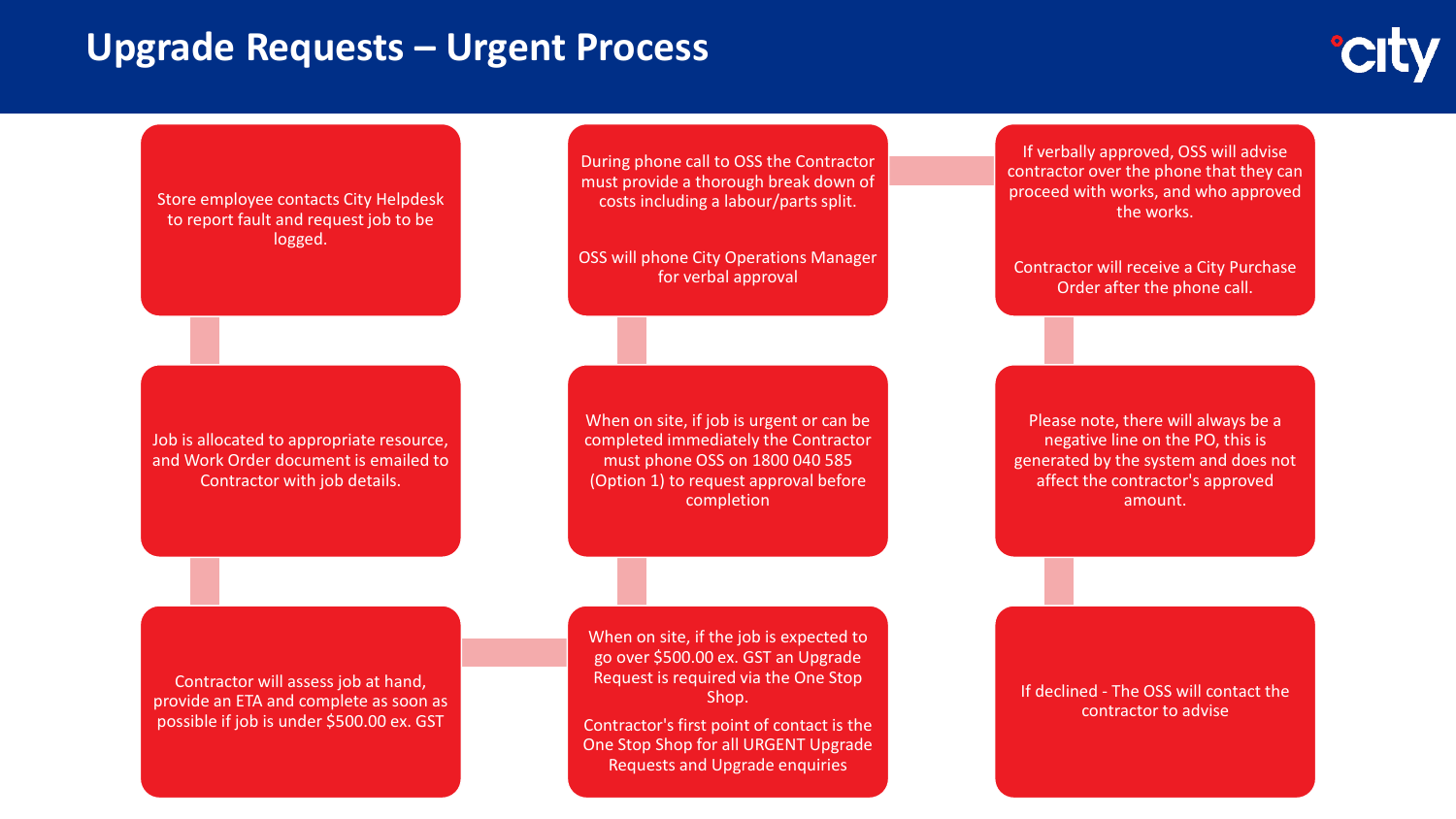### **Upgrade Requests – Non-Urgent Process**



Store employee contacts City Helpdesk to report fault and request job to be logged

Contractor must provide a thorough break down of costs including a labour/parts split using the Upgrade Request form on the portal

Job is allocated to appropriate resource, and Work Order document is emailed to Contractor with job details

If the job is not urgent or can be completed at a later date, the Upgrade is to be lodged in the Subcontractor portal

Contractor will assess job at hand, provide an ETA and complete as soon as possible if job is under \$500.00 ex. GST

If Job is expected to go over \$500.00 ex. GST an Upgrade Request is required via the Subcontractor Portal

Contractor's first point of contact is the One Stop Shop for any Upgrade enquiries

Once selecting submit in the portal, the system will send the approval request to the City Operations Manager for review

If Approved - The contractor will receive a Purchase Order which is the form in which an approval is provided to every contractor. Please note, there will always be a negative line on the PO, this is generated by the system and does not affect the contractor's approved amount.

If declined - The OSS will contact the contractor to advise

If returned- Manager's can return requests to OSS to amend requests or request more information